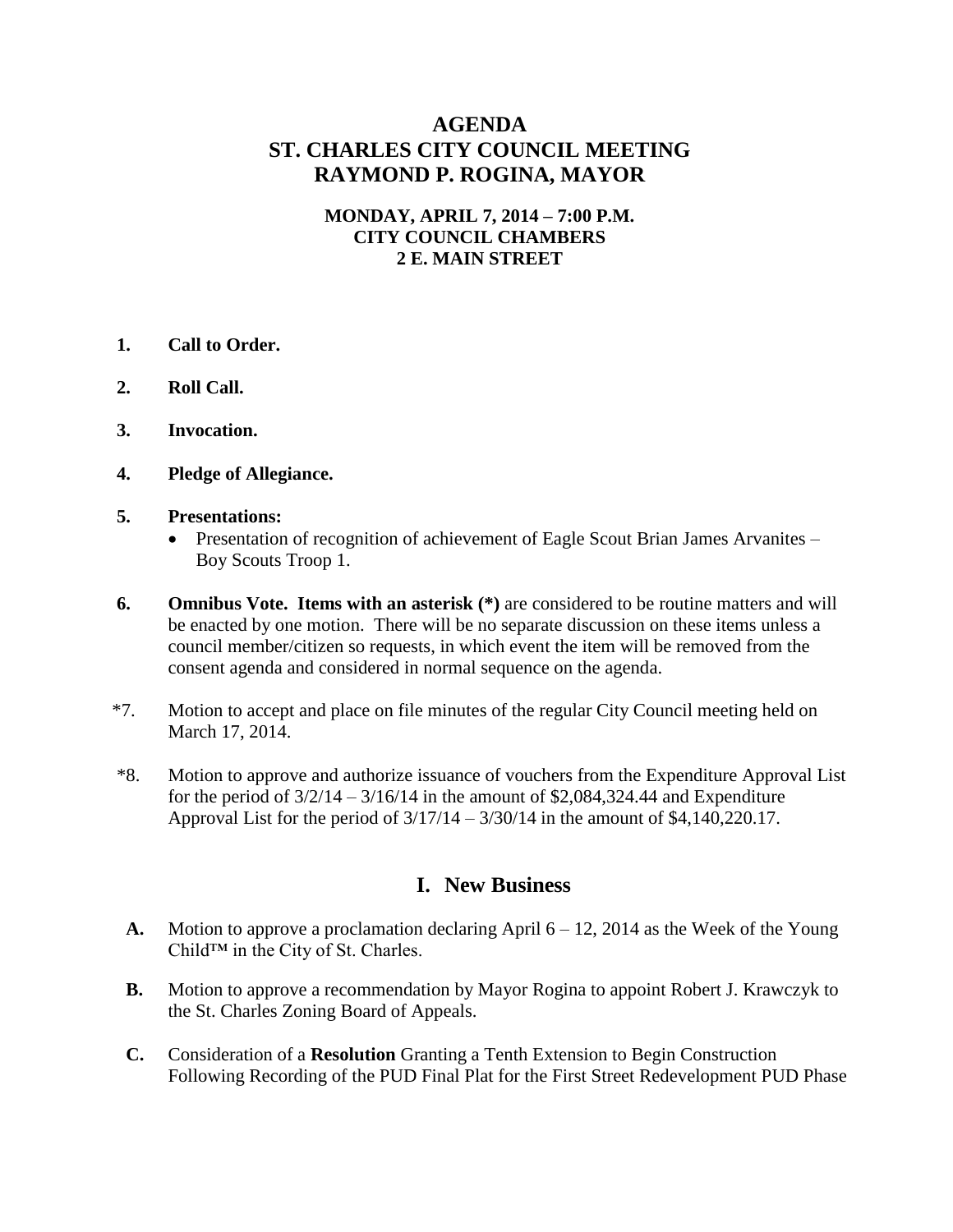III, (First St. Development LLC Development Site- Buildings 1, 2, 3, Phase 3 Parking Deck, East Plaza and Riverwalk; Lots 3, 4, 5, 11 and 12).

- **D.** Consideration of an **Ordinance** Authorizing the Execution of a Twelfth Amendment to a Purchase Agreement By and Between the City of St. Charles and SMN Development, L.L.C.
- **E.** Consideration of a **Resolution** Granting a Tenth Extension to Begin Construction Following Recording of the PUD Final Plat for the First Street Redevelopment PUD Phase III, Lots 1 and 2 (SMN Development LLC Development Site – Building 9).

# **II. Committee Reports**

## **A. Government Operations**

- 1. Motion to approve a Class B (restaurant) liquor license for McNally's Irish Pub with a late night 2:00 a.m. permit to be located at 109 W Main Street.
- \*2. Motion to waive the bid procedure and approve "Spot Buying" of transformers and switchgear on an as needed basis for FY2014/15.
- \*3. Motion to waive the bid procedure for FY2014/15 and approve ordering gasoline and diesel fuel (bio-diesel) per order on an as needed basis.
- \*4. Motion to waive the bid procedure and approve "Spot Buying" of aluminum and copper cable order on an as needed basis throughout FY2014/15.
- \*5. Motion to award FY2014/15 Hauling/Excavation bid to Koz Trucking, Inc., Medinah, at unit costs provided on the bid results.
- \*6. Motion to award 2014/15 low bid to Koz Trucking, Inc. for two (2) base bid types of stone and gravel and eight (8) alternate types.
- \*7. Motion to approve an **Ordinance** Reserving and Authorizing the Transfer of Volume Cap in Connection with Private Activity Bond Issues and Related Matters.
- \*8. Motion to approve a **Resolution** to extend the Intergovernmental Agreement with the County of Kane for Animal Control Services for one year.
- \*9. Motion to accept and place on files minutes of the March 17, 2014 Government Operations Committee Meeting.

## **B. Government Services**

- \*1. Motion to accept and place on file the Minutes of the February 24, 2014, Government Services Committee Meeting.
- \*2. Motion to approve a **Resolution** Authorizing the Mayor and City Clerk of the City of St. Charles to approve a Purchase Order to G&W for 35kV Switchgear for the Dunham Road Substation.
- \*3. Motion to approve a **Resolution** Authorizing the Mayor and City Clerk of the City of St. Charles to execute a Contract for Construction Services for the South 19<sup>th</sup> Street Water Main Improvement Project.